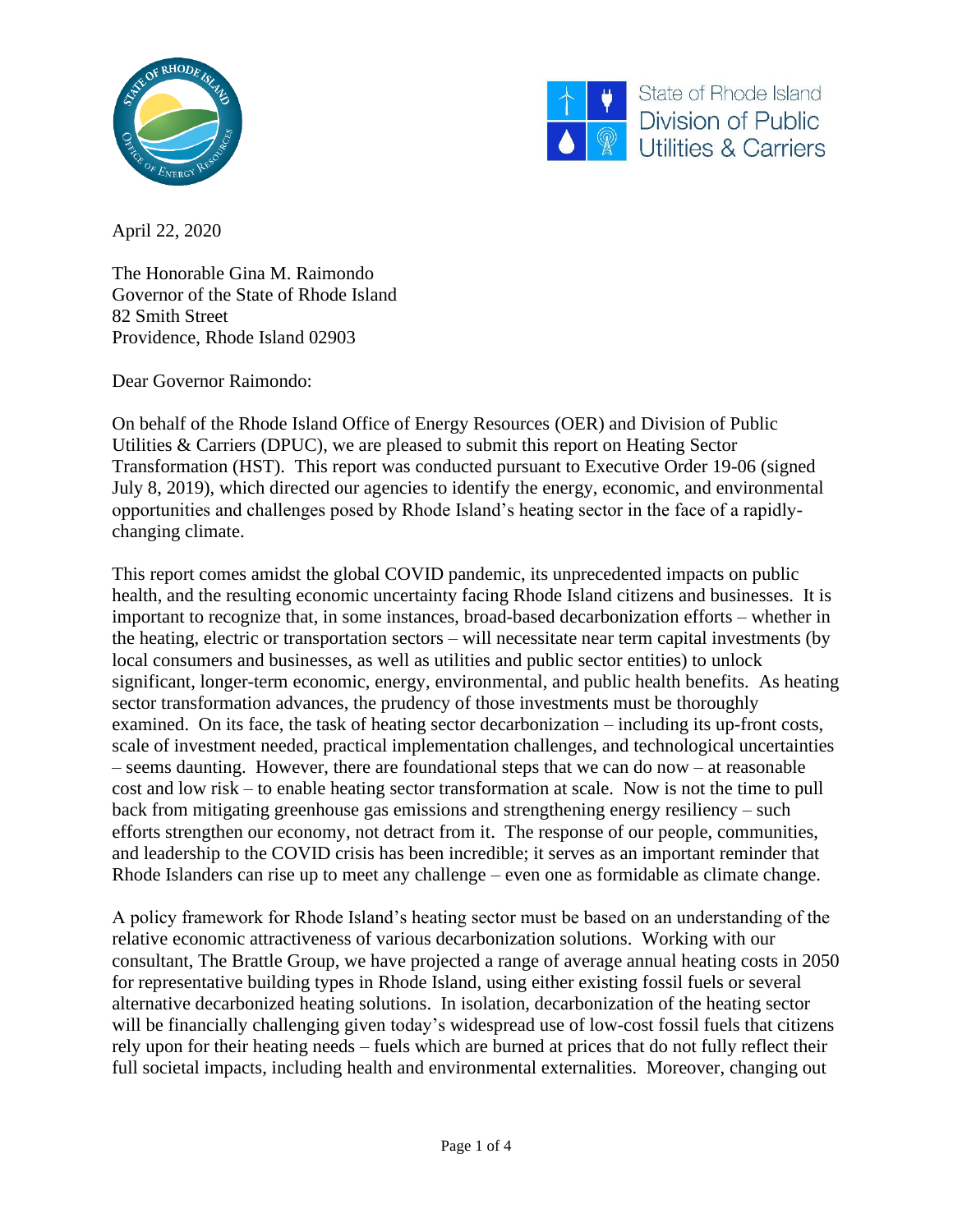heating systems in homes and commercial buildings can also be disruptive undertakings for consumers. These financial and practical issues will not be simple to address.

We do know that, today, payback periods for some decarbonized solutions (e.g. air-source or ground-source heat pumps) are longer than more traditional equipment investments and present larger up-front cost barriers for consumers. *As heating sector transformation progresses, it will be important to take advantage of natural investment opportunities (e.g. replacing a fossil-fuel boiler at failure with a no-to-low carbon alternative) and deploy capital, incentives, and other market strategies that enable residents and businesses to overcome financial barriers to adoption.* This support will be needed to encourage (early) adoption of promising technologies and jump-start the market for decarbonized heating solutions. Due to technological uncertainty, however, this report does not attempt to estimate the aggregate cost of such an endeavor, nor address how it would necessarily be funded – a planning task which must follow.

While the costs of heating decarbonization presents short- to medium-term financing challenges, our work accounts for the fact that heating sector transformation will not take place in isolation. Many other energy system components impact the makeup of a consumer's total "energy wallet," spanning heating, electricity, and transportation-related costs. Over time, other investments that facilitate a low-carbon future will be required at both the consumer and system levels (e.g. increased penetration of renewable resources, advanced metering infrastructure, distribution system upgrades, deployment of electric vehicles, etc.). When examining heating within this broader context of energy system decarbonization, our study found that, *by 2050, total consumer energy wallets may be within range of what they are today in a fossil fuel-based economy*. This does not mean that individual consumers or businesses will not see changes in their heating (and energy wallet) costs. Policy will likely play a key role in mitigating any potential energy cost increases as Rhode Island accelerates greenhouse gas emission reductions, particularly where it may affect populations or industries that are most vulnerable to increasing energy costs.

Importantly, our analysis assumed that cost-effective energy efficiency investments, particularly weatherization measures, are implemented in essentially all Rhode Island buildings. Doing so lowers the challenge to decarbonize heating and saves consumers money, which is relevant for all homes and businesses, but may be particularly important for disadvantaged communities. We also know that these investments not only improve the health of our buildings, but they also grow jobs – in fact, six out of ten clean energy jobs in the state today are linked to Rhode Island's nation-leading energy efficiency programs and services. Energy efficiency is proven to lower electric- and heating-related energy consumption, bills, and emissions at costs lower than traditional supply. Therefore, *long-term extension of the state's least-cost procurement and energy efficiency programs will be vital to any future in which Rhode Island successfully achieves its greenhouse gas emissions reduction targets.* 

Another important insight from this analysis is that, given the large uncertainty related to how the costs of various decarbonized heating solutions will evolve over the coming decades, *no one solution is clearly more economically attractive than all the others*. Because the relative attractiveness of heating decarbonization options is sensitive to peak electric demand and gas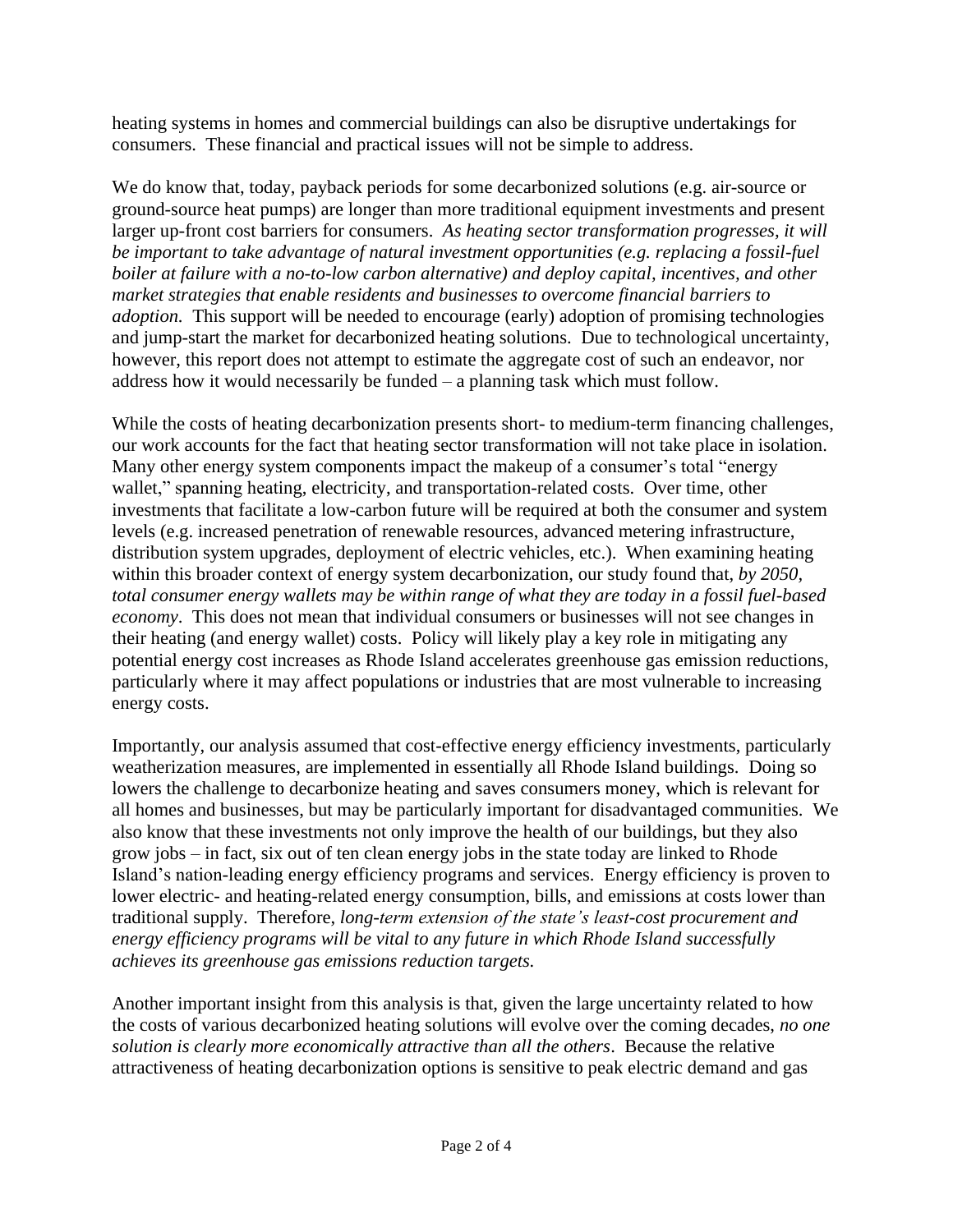volume, developing a better understand of these effects – as well as opportunities to mitigate them – will be an important policy focus in the coming years. As noted in the report,

Decarbonization of heating along any of the identified pathways will likely require significant ramping up of a range of activities. The next ten years must set the stage for the deployment of decarbonized heating solutions at large scale by enabling the transformation at many levels. This includes removing barriers and addressing challenges to enable the technologies themselves, the workforces needed to install and implement them, customers' willingness to adopt them, and utility programs, regulatory structures, etc. There is still uncertainty about the long-run cost and performance of many of the potential decarbonization technologies, and it is not yet clear which one (if it is one and not multiple) may ultimately be the best solution…but that is not reason to wait; it is in fact a reason to push forward, since experience, and not just the passage of time, accelerates the resolution of this uncertainty.

Our near-term focus should be on foundational activities that will facilitate a dramatic acceleration of decarbonization in the future. Rather than establish discrete technology mandates that may prematurely dictate technological and economic outcomes, we recommend a set of guiding principles for further policy development. These principles are designed to provide consumers, utilities, and heat solution providers with flexibility to respond to changing circumstances, information, and innovation. In the short- to medium-term, heating sector policy should remain technology-agnostic, while promoting early demonstration and development of a number of promising, carbon-reducing technologies. In parallel, we must work to develop programs and incentives that help enable consumer-adoption of decarbonized heating solutions that meet the unique circumstances of our homes and businesses; fill information gaps; and take actions to future-proof the heating system.

Without question, the path to a decarbonized heating sector – and broader achievement of the greenhouse gas emission reduction targets specified in the Resilient Rhode Island Act – is intricately linked to a clean, affordable, and reliable electric grid. We strongly support your efforts to ensure that Rhode Island meets one hundred percent of its electricity demands with renewable resources by 2030 (Executive Order 20-01) – a nation-leading endeavor. Over the coming months, OER will be conducting robust energy and economic analyses to inform development of actionable pathways to meet this goal. Informed by stakeholder engagement, HST insights, and accounting for a lower-carbon transportation system, OER will provide you with an implementable plan to further accelerate renewable adoption by December 31, 2020.

Finally, we wish to acknowledge the active engagement of numerous private- and public-sector stakeholders during this HST initiative. Our three public workshops each attracted more than sixty participants who contributed valuable insights on the economic, technological, industry, and workforce implications of heating sector decarbonization at scale. Additionally, our Project Team conducted a series of one-on-one stakeholder interviews that provided constructive information and helped refine our study scope. This robust participation indicated substantial interest in pursuing innovative policy and programmatic solutions to deploy no-to-low carbon heating solutions that work for *all* Rhode Islanders, while fostering new job and investment opportunities throughout the clean energy sector. Furthermore, it made clear that our collective